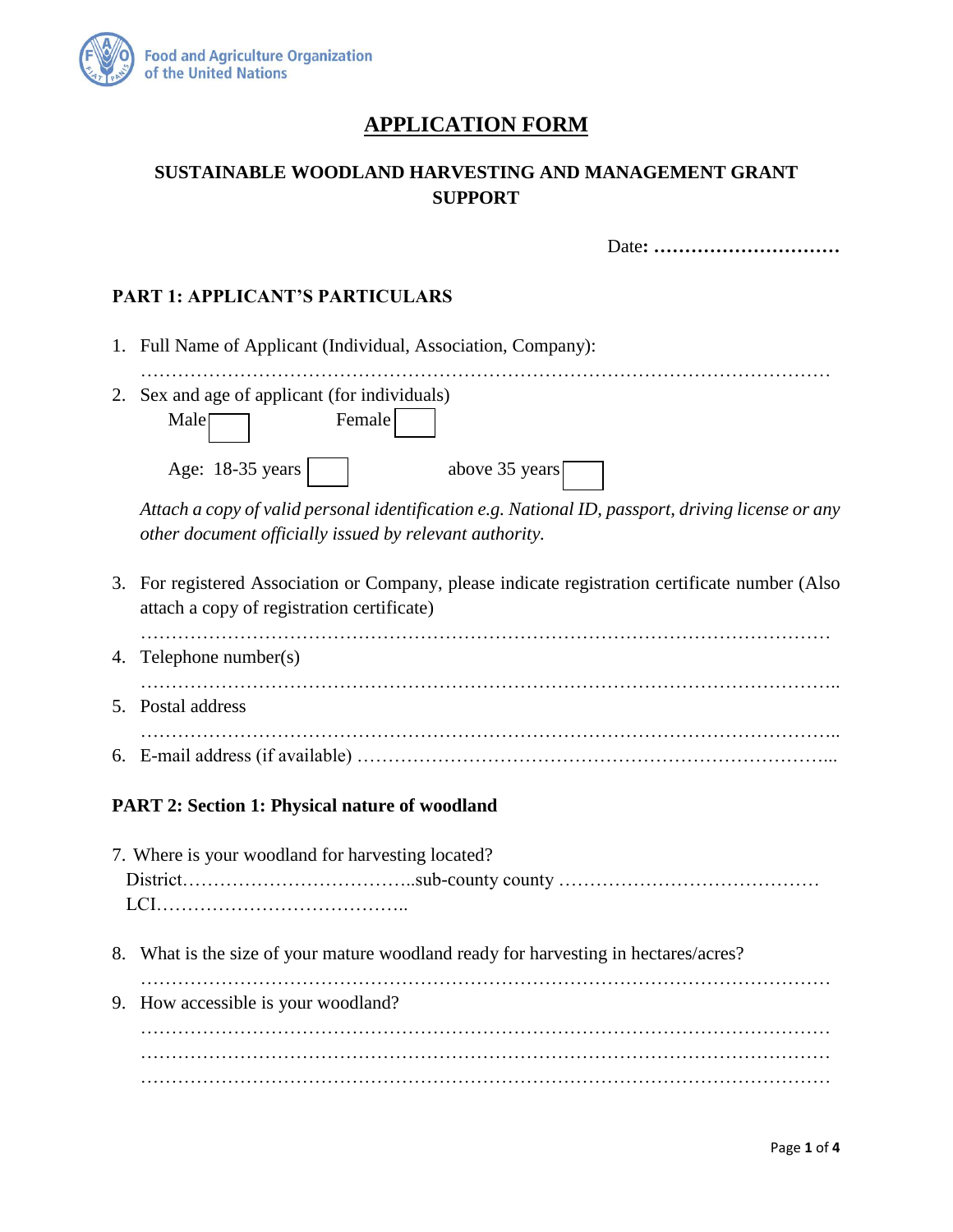

- 10. State ownership of the woodland: Tick where appropriate
	- a) Privately owned
	- b) Leased
	- c) Bought from the owner
	- d) Any other (Please specify):………………………………………………………………….

*(Attach proof of ownership: sales agreement/lease agreement, recommendation letter from* LCI, or Married women may provide a signed consent letter from the husband to as proof of *user rights of the woodland).*

11. Is your woodland free from encroachment and other disputes?

| es<br>I |  |
|---------|--|
|         |  |

- 12. What is the current use of the woodland you possess?
	- …………………………………………………………………………………………………
- 13. List tree types (charcoal species) available within the woodland earmarked for harvesting (local names may be used).

…………………………………………………………………………………………………

- …………………………………………………………………………………………………
- …………………………………………………………………………………………………
- 14. Are there tree species (types of trees) that are restricted for charcoal harvesting as guided by district laws and ordinances in your woodland? If yes, provide names of such trees.

………………………………………………………………………………………………… ……………………………………………………………………………………………… …………………………………………………………………………………………………

#### **Section2: Knowledge about harvesting trees in woodlands for charcoal production.**

15. How will you select charcoal trees/species for cutting/harvesting?

……………………………………………………………………………………………….. ………………………………………………………………………………………………..

………………………………………………………………………………………………… 16. How would you prevent damage of the remaining trees and other vegetation in the harvested area?

………………………………………………………………………………………………… ………………………………………………………………………………………………… ………………………………………………………………………………………………….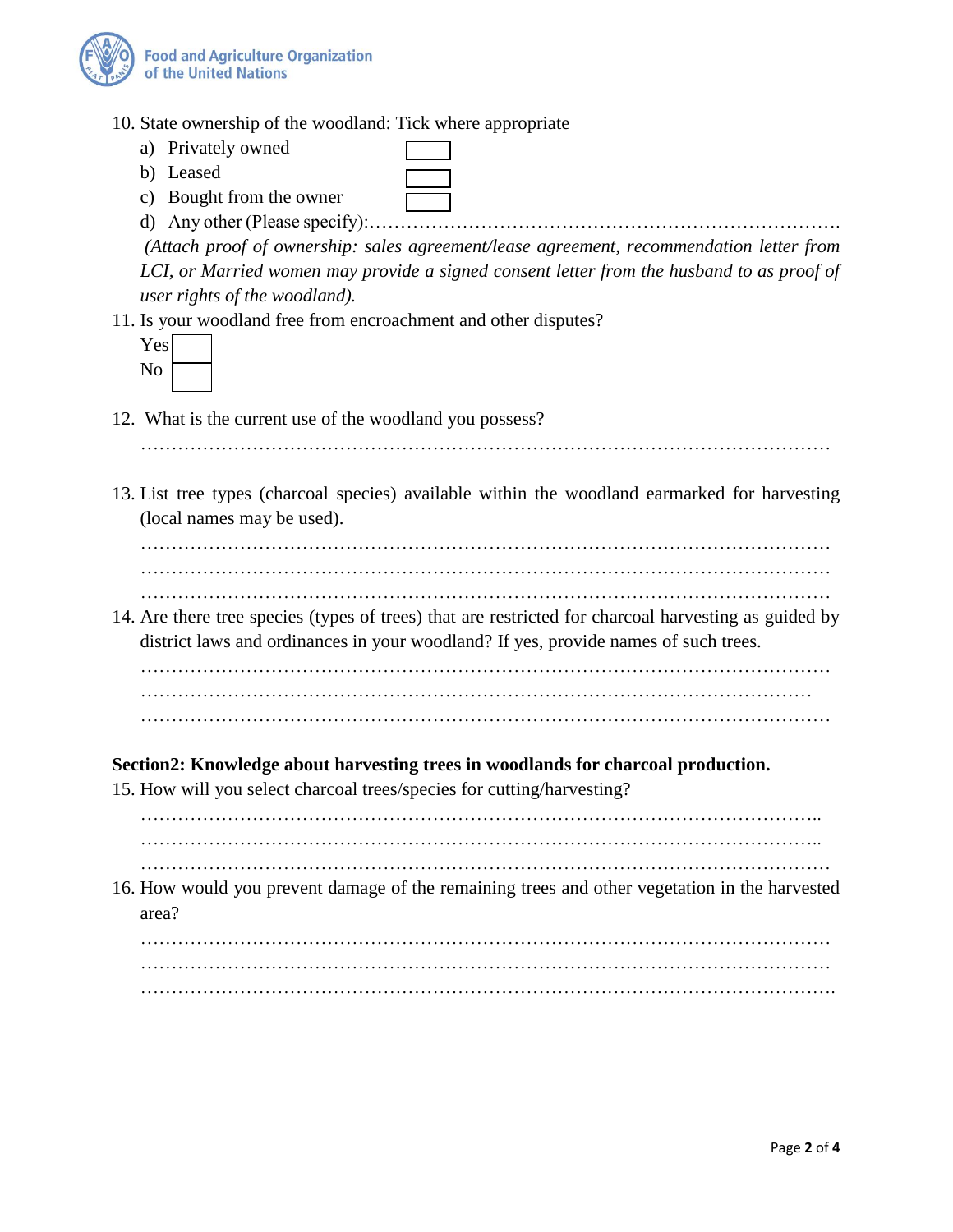

#### **Section 3: Environmental and socio-ecological attributes**

17. List some of the environmental concerns of critical importance if any, in your woodland to be harvested? ……………………………………………………………………………………………………… ……………………………………………………………………………………………………… 18. Apart from charcoal production, state other products and services offered by the woodland? ……………………………………………………………………………………………………… ……………………………………………………………………………………………………… ……………………………………………………………………………………………………… 19. During selection, harvesting and burning of wood, body injuries may occur, indicate how you will be able to prevent/minimize accidents. ………………………………………………………………………………………………… …………………………………………………………………………………………………

………………………………………………………………………………………………….

#### **Section 4: Conversion of wood from the woodland**

- 20. Indicate if you will operate the charcoal business yourself or lease the area to interested buyers?.........................................................................................................................................
- 21. Are you aware of any technology for charcoal conversion used in the area? If yes, state at least one method.

| Yes | $\overline{N}$ |  |
|-----|----------------|--|
|     |                |  |

…………………………………………………………………………………………………. 22. Which method/technology do you prefer to use during wood/charcoal conversion?

………………………………………………………………………………………………… …………………………………………………………………………………………………

- 23. If you have been producing charcoal, state the method/technology you have been using?…………………………………………………………………………………………
- ……………………………………………………………………………………………….. 24. Have you been employing a kiln operator to produce charcoal from your woodland?

…………………………………………………………………………………………………

……………………………………………………………………………………………………..

25. Will you accept to supply woody biomass to a kiln operator?

…………………………………………………………………………………………………

……………………………………………………………………………………………………..

26. Have you ever been trained in harvesting of wood for charcoal production? If yes by who?  $Yes$   $\qquad$  No